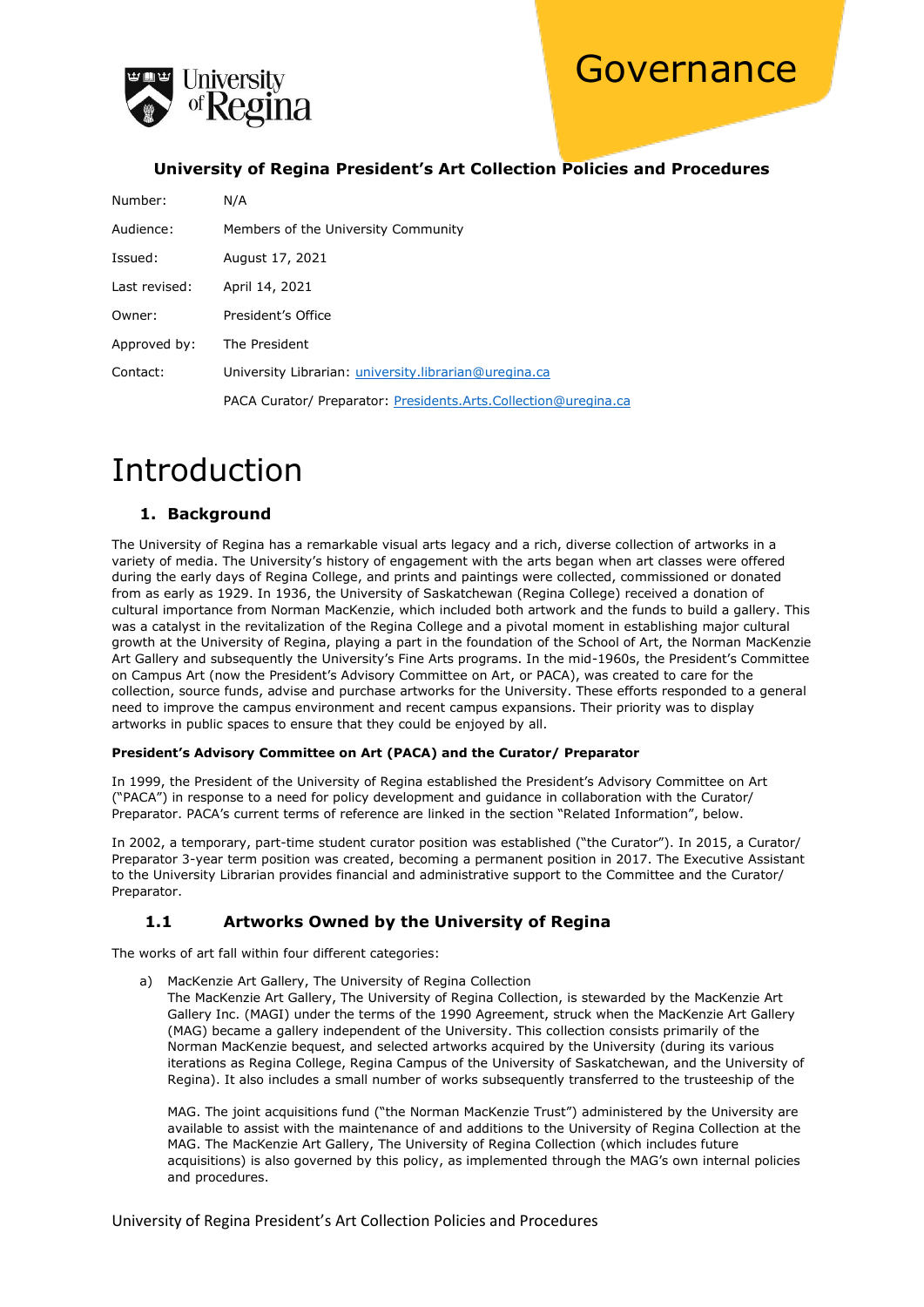

- b) The University of Regina President's Art Collection This collection includes all artworks which the University owns as a corporate body, including all artwork which was not transferred to the care of the MAG in 1990 or thereafter. Much of the work in the President's Art Collection is on display throughout the University. The University of Regina President's Art Collection also includes:
	- i) The University of Regina MFA Collection From the mid 1970's to 2010, the University of Regina had an academic policy in place to acquire a work of art from each visual arts graduate student upon graduation.
- c) University of Regina Shumiatcher Donation In June 2014, Dr. Jacqui Shumiatcher pledged to donate the Drs. Morris and Jacqui Shumiatcher art collection to the University. The University of Regina Shumiatcher Donation is integrated into the University of Regina President's Art Collection.
- d) University of Regina Shumiatcher Inuit Art Collection

A collection consisting of approximately 300 works of Inuit origin, donated by Drs. Morris and Jacqui Shumiatcher. In 2014, the University of Regina entered into a partnership with the MacKenzie Art Gallery whereby the MAG agreed to steward and exhibit a portion of the University of Regina Shumiatcher Inuit Art Collection on the University's behalf. This is intended to preserve the Shumiatcher Inuit Art Collection for posterity, to ensure its continued public exhibition and display for the promotion, appreciation and study of art in Saskatchewan. This agreement provides both parties with predictable and realistic access to the works for exhibition purposes, and to maintain the legacy as well as the national and international reputation of Drs. Morris and Jacqui Shumiatcher as leading collectors of art.

### **1.2 General**

The University of Regina seeks to reflect the world in which we want to live – a world that values empowered citizens, generates high-impact scholarship, and embraces Canada's diversity. The University believes that the collection, maintenance and display of art enhances the University environment by reflecting diverse cultures, stimulating thought, supporting research, and providing enjoyment for those who work, study and visit the University. With this mandate comes the responsibility to acquire, care for, and display art in accordance with best practices.

This set of policies and procedures will reference all collections owned by the University of Regina, but primarily focuses on the President's Art Collection.

# **1.3 MacKenzie Art Gallery, University of Regina Collection**

The MacKenzie Art Gallery, University of Regina Collection, is subject to the terms of an Agreement (see: Related Information) between the University and the MacKenzie Art Gallery, Inc. The Agreement provides adequately for acquisition, deaccessioning, accessibility, and conservation and preservation. The Agreement is monitored and reviewed from time to time.

# **1.4 Unit Holdings**

#### **1.4.1. University Property**

Consistent with the principle that all property purchased with University funds or donated to the University is the property of the University of Regina as the body corporate, all art held by University units (faculties, departments, institutes, centres, etc.) is the property of the University of Regina.

#### **1.4.2 Responsibility**

All University units having or wishing to acquire or deaccession art have a responsibility to conform with all pertinent University policies (e.g., fixed assets, donations, insurance) and to adequately care for the work. Units may request the advice or assistance of the Curator/ Preparator in dealing with unit holdings.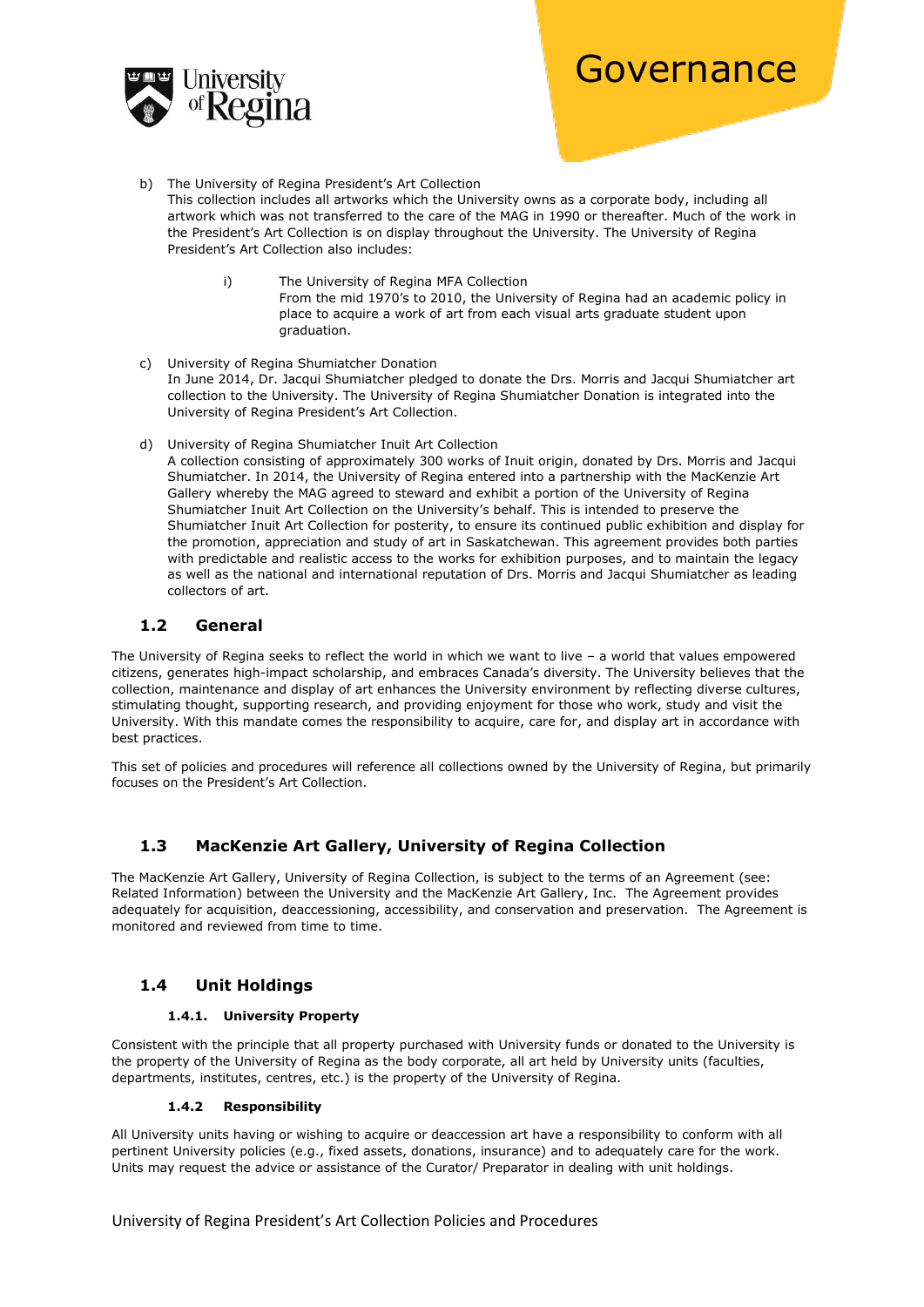

# Definitions

# **2. Policy-specific terms and their definitions**

### a) **PACA**

The President's Advisory Committee on Art, or PACA, is comprised of University and community representatives. PACA works with the Curator/ Preparator on high-level guidance and decision-making around issues such as acquisitions, deaccessions and policy-making, and provides recommendations to the President.

#### b) **The Curator/ Preparator**

Oversees day-to-day operations, administration and curates the President's Art Collection.

#### c) **MAGI Agreement**

Sets forth the relationship between the MacKenzie Art Gallery Inc. and the University of Regina. The Agreement outlines ownership of works of art, loan of the Collection, funding and financial support, custody, management and display and other responsibilities of each party.

# Policy

# **A. Collections Policy: The University of Regina President's Art Collection**

### **3. Preamble**

A clear collections policy is a prerequisite to efficient and effective management and further development of the University of Regina President's Art Collection. This policy outlines the scope of the Collection, positioning the University to acquire new pieces through donation or, as funds allow, through purchase or commission. It sets out priorities and best practices for the care, maintenance and display of the Collection, and defines the parties responsible for these activities. The University also has the right to deaccession and dispose of artworks when necessary. This policy also helps guide decision-making about loans, deaccessioning or transfer of works of art.

# **3.1. Purpose and Scope of the Policy**

a) The purpose of this part of these policies and procedures is to guide the development and stewardship of the President's Art Collection ("the Collection").

b) Nothing in this policy precludes the University from borrowing work from other individuals or collections for display or teaching purposes.

# **3.2 Focus of the President's Art Collection**

Whereas several provincial public institutions collect art with a general focus on Saskatchewan or Regina, the President's Art Collection will reflect the artistic identity and history of the University of Regina as expressed through the visual arts, with reference to the broader context in which that heritage has developed, and is developing. As a result, the University will shape the Collection, in the future, as follows:

Primary focus: Artwork produced by current or former faculty and students of the University of Regina and its antecedents.

> Artwork of artists and artistic movements either having a significant influence on or having been significantly influenced by artistic developments at the University of Regina and its antecedents.

Artwork of Indigenous origin from Saskatchewan and/ or Treaty areas 2, 4, 5, 6, 8 and 10.

Artwork by artists made in, or connected to, the southern Saskatchewan region

Artwork of significant aesthetic, historical, cultural or market value.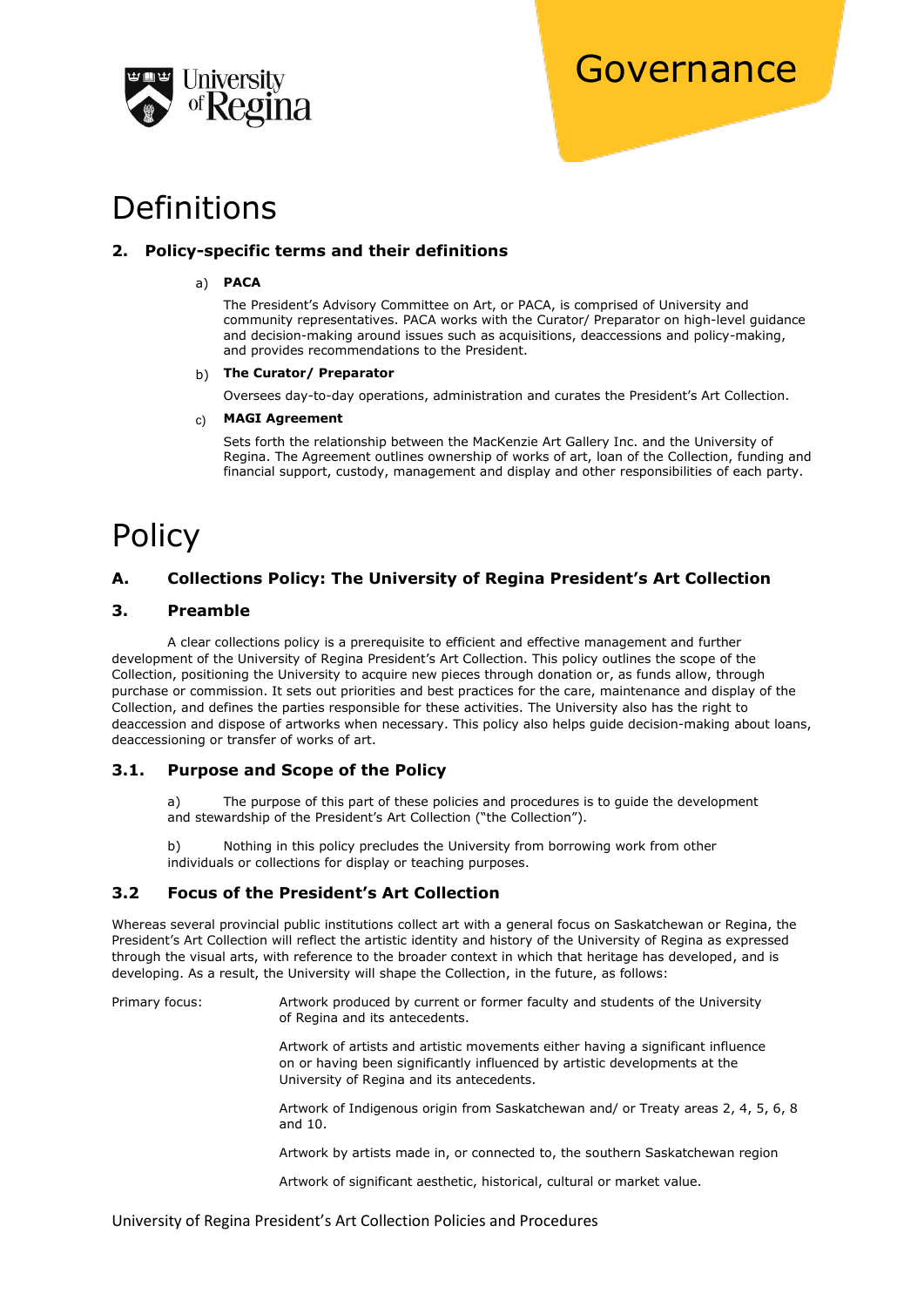

Secondary focus: Artwork that pertains to teaching and research activities at the University of Regina and federated colleges.

Efforts will be made to solicit donations, and where resources permit, to purchase work that will develop the Collection. Gaps in the Collection should also be identified and appropriate work should be sought for acquisition, with particular focus on increasing underrepresented holdings, with particular attention to the work of women, BIPOC, and LGBTQIA+ artists. Efforts will be made when possible to commission art, whether on a permanent or a temporary basis.

All works that fit these criteria should be accepted based on an assessment of their artistic merit and cultural value, and condition and collection concerns (such as the cost of maintenance, conservation, storage and display, etc.). These criteria will be determined by PACA and/ or the President

Artwork outside of these foci will not normally be prioritized for acquisition and/ or retention.

# **3.3. Use of the Collection**

Through the Collection one can trace the historical and cultural development of the University. The Collection is primarily intended to enhance the University's teaching, learning and research environment, in addition to enhancing the visible environment for those who live, work, study and visit the University.

3.3.1 The Collection should be as accessible as possible. Efforts will be made to maximize the display and loan of works in the Collection. (See Loans Policy, below.)

3.3.2 Access to the Collection as a teaching, learning, research and ceremonial resource shall be assured.

3.3.3 While artwork must be maintained, protected and adequately stored, the University recognizes it will not always be possible to keep all works at museum or gallery standards of preservation. Consideration should be given to periodic reviews of the works in the President's Art Collection and in the University of Regina Collection under the care of the MAGI to assess and advise whether any works should be transferred from one collection to the other.

3.3.4 The Collection will be highlighted and exhibited in creative and innovative ways.

3.3.5 Artwork may be lent to other institutions for exhibition at the discretion of the Curator/ Preparator, after consultation with the Chair of PACA and/or the President.

# **3.4. Indigenous artwork**

A key objective of the University of Regina is to ensure First Nations and Metis cultures are reflected in all aspects of campus life. The University recognises that collections of Indigenous artwork and other objects of material culture can play a vital role in the understanding of both pre-Contact and colonial histories of Canada, Indigenous experiences, cultural and traditional practices, and issues of the present day. These stories have not always been presented fairly or truthfully within the context of the public display of objects. In recognition of this, and the University's responsibilities to both the Indigenous objects under its care and to the communities it serves, the President's Art Collection will:

- 3.4.1 Foster respectful relationship-building and partnerships with Indigenous peoples and groups, including Elders/ Knowledge Keepers, the Office of Indigenization, the Indigenous Advisory Circle (IAC), ta-tawâw Student Centre, students, faculty, staff and community members.
- 3.4.2 Address and increase, where possible, underrepresented Indigenous holdings within the Collection, i.e.: Artwork of Indigenous origin from Saskatchewan and/ or Treaty areas 2, 4, 5, 6, 8 and 10. (see also: *3.2: Focus of the President's Art Collection*)
- 3.4.3 Seek out and present Indigenous guidance, knowledge and perspectives in the acquisition, research, care, display and description of artwork.
- 3.4.4 Ensure a consistent and diverse presence of Indigenous artwork is on public display throughout University campuses. Access to artwork in storage and in non-public spaces is also assured. (see also:+ *3.3. Use of the Collection*)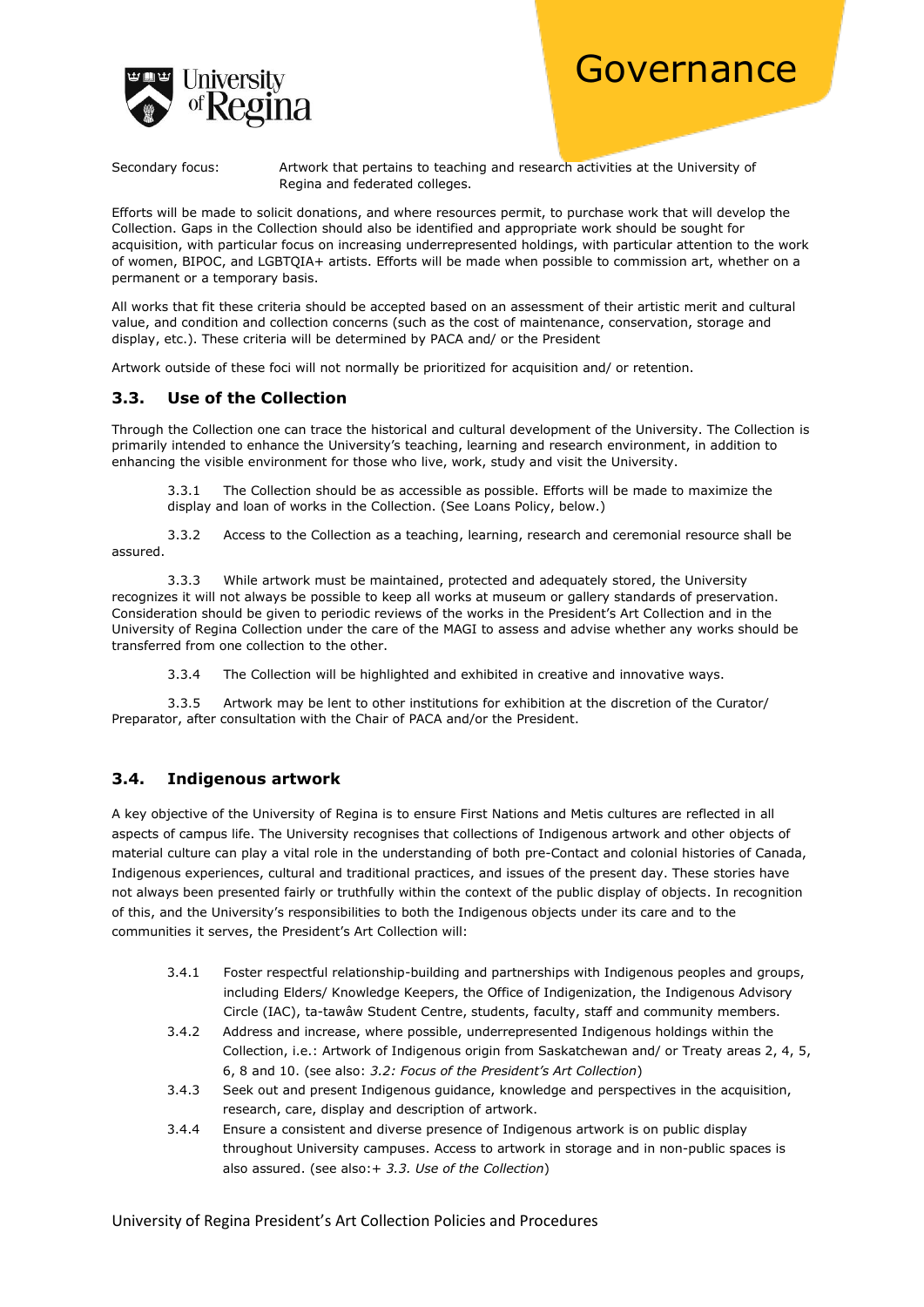

3.4.5 Exercise responsible and informed care for sacred, ceremonial, or otherwise sensitive objects. This includes seeking relevant permissions and guidance around protocols for handling, storage and display, and the consideration of repatriation if appropriate. Use of such objects by appropriate requestors (ceremonial use, for example) is also assured.

# **3.5. Documentation of the Collection**

#### **3.5.1 Inventory**

a) All artwork in the President's Art Collection (except work in the MFA Collection) must be appraised and documented for inventory and insurance purposes. A detailed and up-todate digital inventory will be regularly maintained, which identifies each work by image, title, artist, date, medium, provenance, accession number, current location, and condition, where information is available. Hard copy files will also be maintained to represent up-to-date records of each artwork in the Collection.

b) The electronic inventory will be the source of various reports and data on the Collection as a whole (e.g. inventory reports for the University's insurance floater policy, annual reports, etc).

c) The Curator/ Preparator will be responsible for maintaining the inventory and for generating reports as necessary.

#### **3**.**5.2 Identification and labelling of the work**

a) Every artwork in the Collection will be identifiable through labelling or other appropriate means on the physical object. Information should include: Title, artist, date, medium, accession number and ownership by the University of Regina, President's Art Collection.

Identification shall not be removed or modified by anyone other than the Curator/ Preparator.

b) All work on display shall be identified by means of visible exhibition labels.

# **3.6. Copyright**

The University will respect copyright law as it applies to visual artists and their work created after 1988. The Curator/ Preparator will seek permission to reproduce images of artworks where necessary.

# **B. Loans Policy: The President's Art Collection**

# **4. Purpose of the policy**

In order to facilitate the use(s) of the Collection outlined above and to responsibly manage the Collection, it is necessary to establish clear guidelines and procedures for the temporary loan of artworks.

#### **4.1. Principles**

4.1 To maximize the exposure of students, faculty, staff and visitors to the Collection.

Most works from the President's Art Collection are on permanent, semi-permanent, or temporary display on both campus locations. Because the campus evolves and areas periodically undergo renovation, some works will need to be removed temporarily from their display site in order to avoid damage or loss. Certain works need to be circulated on a regular basis for reasons of conservation, relocated to a more appropriate site or removed from display permanently. That said, efforts will be made to have as many artworks as possible on display at all times.

4.2 Loans and Display

The Curator/ Preparator will advise PACA on circulation goals and will be responsible for the loan and rotation of work on display on University campuses.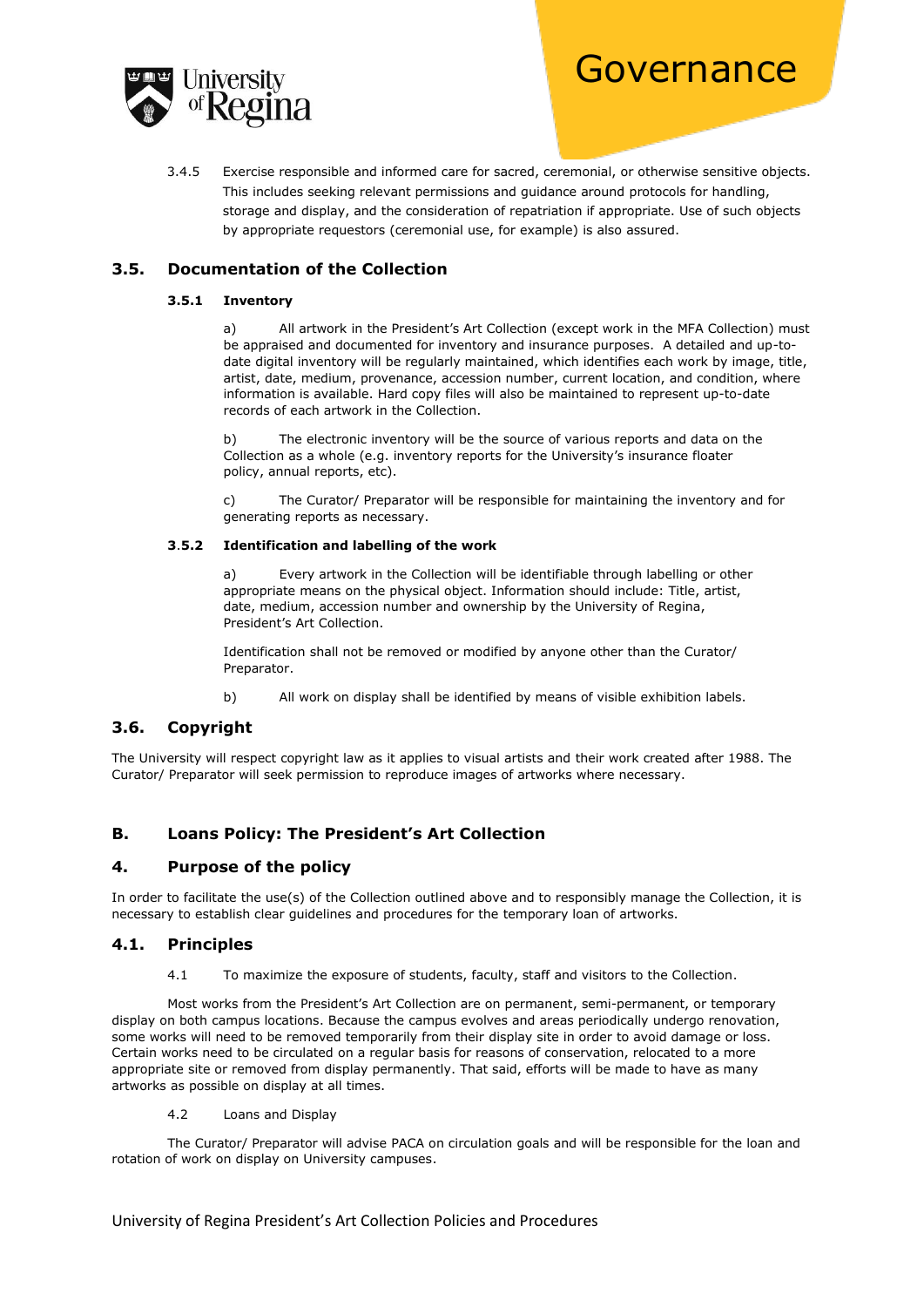

Faculty members, staff members, and academic or administrative units may request the loan of an artwork from the Collection on University property from the Curator/ Preparator. The Curator/ Preparator is responsible for determining where and how artwork is placed, and may require the return of any work on loan at any time. The Curator/ Preparator must be contacted before any work in the Collection is removed from a site.

The choice of every location will be approved by the Curator/ Preparator. Given the focus and use of the Collection, the Curator/ Preparator will exercise reasonable judgment in considering the acceptability of the site, including security; public access; and environmental factors such as light, humidity, temperature variations and exposure.

The loan of all works needs to be meticulously documented for purposes of conservation, preservation and documentation of the Collection and for inventory control and insurance purposes. The Curator/ Preparator is responsible for this documentation.

# **4.3. Responsibilities of the Borrower**

The Borrower must provide appropriate standards for the proper care of the piece, as verified by the Curator/ Preparator. The borrower must also report immediately to the Curator/ Preparator any damage or immediate risk to the work.

# Roles and Responsibilities

# **5. Roles of individuals and committees associated with the President's Art Collection**

### **a) University Librarian**

Chair of the President's Advisory Committee on Art and responsible for the strategic oversight of the President's Art Collection, PACA, and the work of the Curator / Preparator.

#### **b) Curator/ Preparator**

Reporting to the Chair of the President's Advisory Committee on Art, the Curator/Preparator is responsible for managing and curating the University of Regina President's Art Collection. Duties include preparing and installing works for exhibition according to established standards, policies and practices, documenting and maintaining the Collection, incoming acquisitions and appraisals, and supporting art-related campus activities where required.

#### **c) President's Advisory Committee on Art (PACA)**

PACA includes representation both internal and external to the University and is advisory to the Chair and the President for the development of policy and procedures with respect to the President's Art Collection and the review of proposed acquisitions of art. Where required, PACA engages in strategic planning with respect to future development and maintenance of the collection, and is advisory during the hiring of the Curator/Preparator. PACA also provides recommendations of disbursements related to art and the annual reporting of the Committee's budget, and other related recommendations for action to the President.

# Consequences for Noncompliance

Noncompliance has the potential to affect the physical wellbeing of the collection and the reputation and finances of the University. Loss and damage of artwork is difficult to remedy, time consuming and expensive. In most cases, artworks are irreplaceable. Therefore, adherence to this Policy and to legal, ethical and professional standards are necessary to ensure University-owned artwork is adequately maintained.

Borrowers who are found to neglect the responsibilities outlined in the Loan Agreement or this Policy may be subject to restrictions on borrowing artwork in the future. Units may also be asked to cover or contribute to financial losses relating to damaged or lost artwork.

# Processes

University of Regina President's Art Collection Policies and Procedures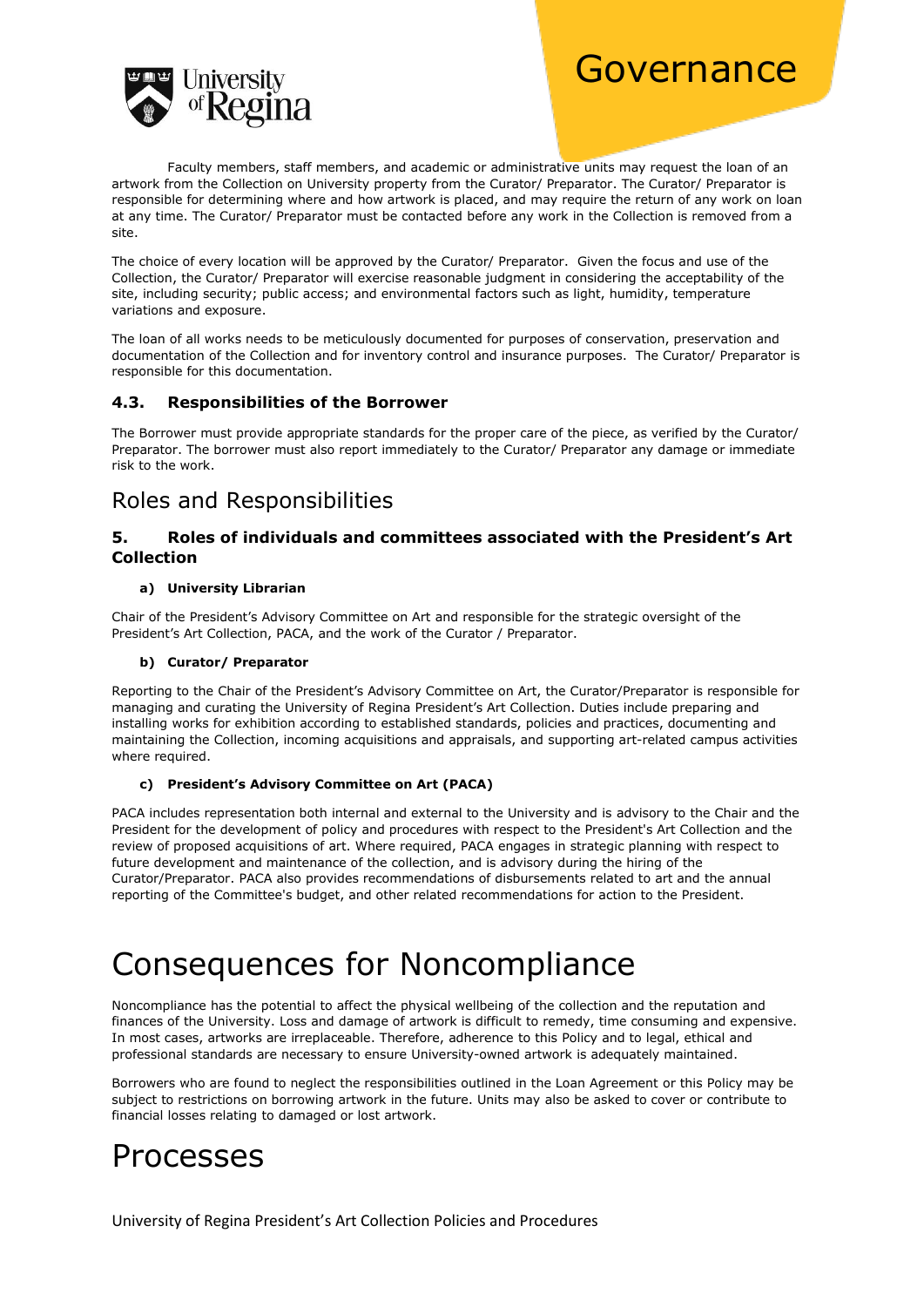

# **A. COLLECTIONS PROCEDURE: THE UNIVERSITY OF REGINA PRESIDENT'S ART COLLECTION**

#### **6. Acquisitions**

6.1 Any acquisition opportunity must be brought to the attention of the Curator/ Preparator for a preliminary assessment. The Curator/ Preparator will advise the President's Advisory Committee on Art (PACA) about the work, its consistency with the Collection's focus, the potential to exhibit it, and any entailments or other considerations. PACA will consider the advice of the Curator/ Preparator and make a recommendation to the President. All gifts of artwork must be reviewed and approved in advance, in accordance with the University's Donation and Gift Acceptance Policy (GOV-030-005).

6.2 Only in exceptional circumstances will PACA recommend acquisition of a work that lies outside of the primary and secondary focus of the Collection.

6.3 The decision of the President will be communicated to PACA, the Curator/ Preparator and, in the case of an offer to donate a work, to the donor.

6.4 The Curator/ Preparator will work with University Advancement and Communications and Financial Services on all donations to ensure adherence to the donations policy and appropriate recognition and receipts.

6.5 The Curator/ Preparator will update the collections database whenever a work is acquired and ensure proper identification and labelling.

6.6 In cases where artwork is acquired by purchase using University funds through a single source, it will require a CBE form to be submitted if the price exceeds \$5,000, in compliance with the University's Purchasing Goods and Services policy (GOV-010-035).

6.7 Arrangements concerning the delivery of all gifts-in-kind will be made only once the donation is accepted.

# **7. Commissions**

7.1 Where works of art are to be built into the fabric of a new major capital project or are intended to be displayed in such a building, the acquisition of these works are subject to the terms of this Policy and these works shall become part of the President's Art Collection. In addition, PACA shall be involved and represented in any commission competition and jury.

# **B. DEACCESSIONING AND DISPOSAL: THE PRESIDENT'S ART COLLECTION**

#### **8. Procedure**

8.1 During routine management and periodic reviews of the Collection, the Curator/Preparator may identify artworks that they consider candidates for deaccession and/or disposal. Reasons for this may include:

- a) The item is not consistent with the scope of the Collection
- b) The item is a duplicate
- c) The University is unable to reasonably store and/ or display the item
- d) The item poses a hazard
- e) The item no longer serves the University community
- f) The item is cultural, ceremonial, or religious property which warrants repatriation to its community of origin
- g) The item has significantly deteriorated, become damaged or destroyed
- h) The item merits conservation or exhibition to a standard the University cannot reasonably provide

In these cases, deaccession and/ or disposal may be considered to formally remove the item from the Collection and University ownership. The Curator/ Preparator will provide a report to PACA providing rationale for deaccession. If the work was donated, the report will include information on any constraints in the terms of the donation and the item's provenance. Ethical, legal factors, budget and potential disputes must be